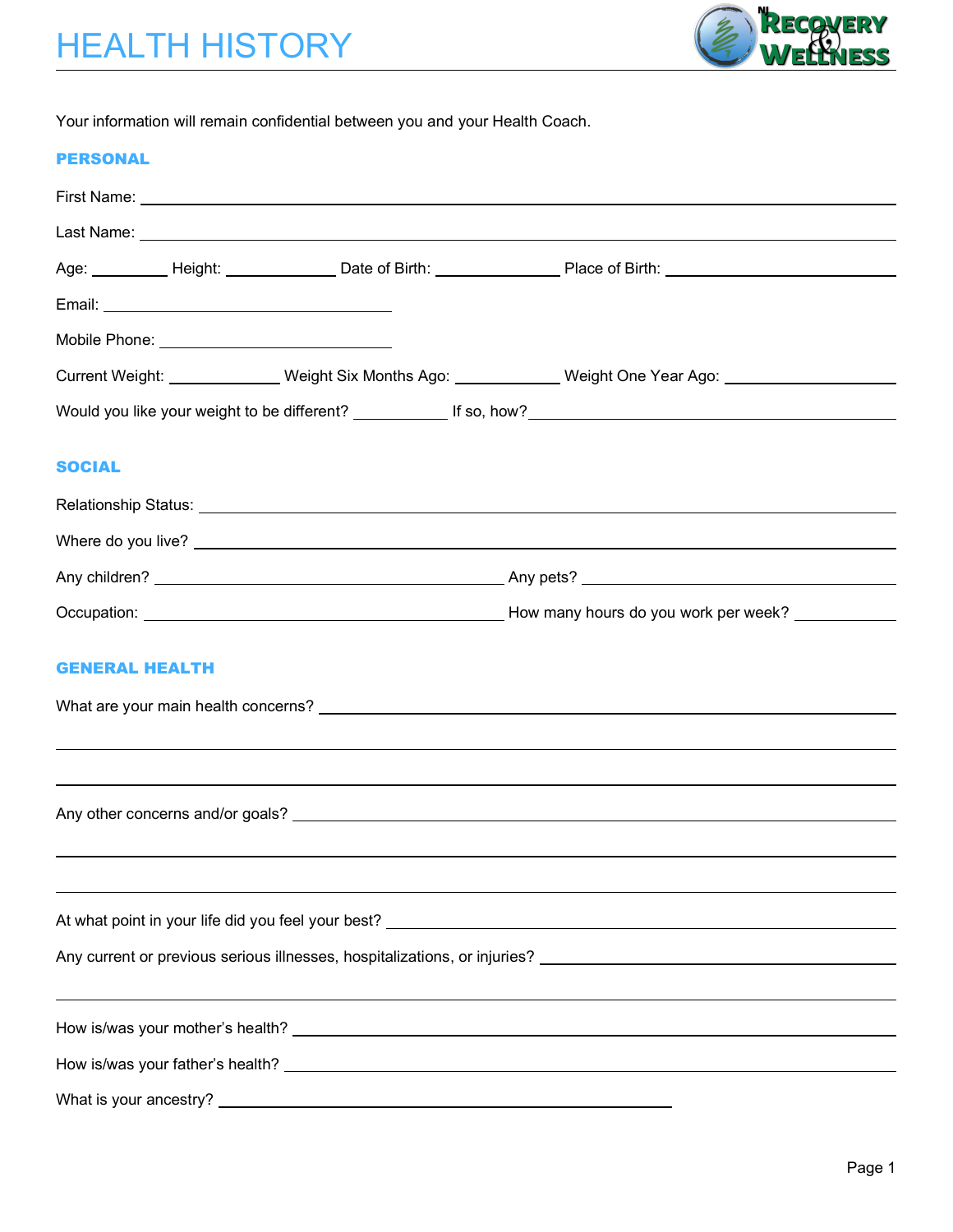# HEALTH HISTORY

#### **GENERAL HEALTH (continued)**

|                                                                                  | How many hours do you sleep per night? |
|----------------------------------------------------------------------------------|----------------------------------------|
| Do you wake up during the night? If so, why? ___________________________________ |                                        |
|                                                                                  |                                        |
|                                                                                  |                                        |
|                                                                                  |                                        |
|                                                                                  |                                        |

#### MEDICAL

| List all supplements or medications: |  |
|--------------------------------------|--|
|--------------------------------------|--|

Are you involved with any healers, helpers, or therapies?

What role do sports and exercise play in your life?

### FOOD

|                                                                                    |       |                                                                                                            | Will your family and friends be supportive of your desire to make food and/or lifestyle changes? |         |  |  |  |  |
|------------------------------------------------------------------------------------|-------|------------------------------------------------------------------------------------------------------------|--------------------------------------------------------------------------------------------------|---------|--|--|--|--|
|                                                                                    |       | Do you cook? __________________________What percentage of your food is home-cooked? ______________________ |                                                                                                  |         |  |  |  |  |
|                                                                                    |       |                                                                                                            | Where does your non-home-cooked food come from? ________________________________                 |         |  |  |  |  |
| What foods do you typically eat these days?                                        |       |                                                                                                            |                                                                                                  |         |  |  |  |  |
| <b>Breakfast</b>                                                                   | Lunch | Dinner                                                                                                     | Snacks                                                                                           | Liquids |  |  |  |  |
|                                                                                    |       |                                                                                                            |                                                                                                  |         |  |  |  |  |
|                                                                                    |       |                                                                                                            |                                                                                                  |         |  |  |  |  |
|                                                                                    |       |                                                                                                            |                                                                                                  |         |  |  |  |  |
| <b>FOOD</b> (continued)                                                            |       |                                                                                                            |                                                                                                  |         |  |  |  |  |
| Do you crave sugar, coffee, or cigarettes? Do you have any other major addictions? |       |                                                                                                            |                                                                                                  |         |  |  |  |  |

What do you think is the most important thing you should change about your diet to improve your health?